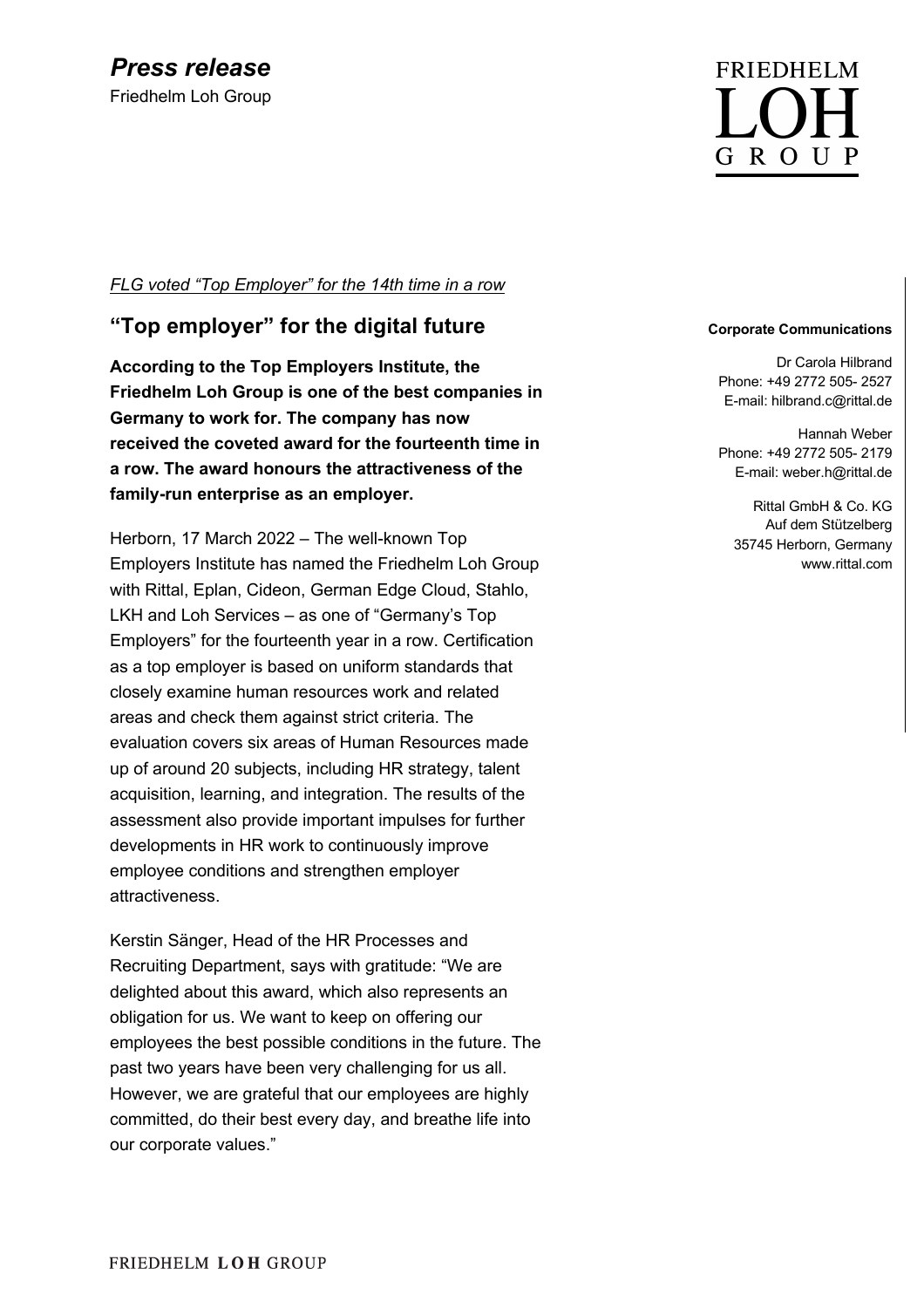## **Creating perspectives for employees**

Placing employees at the centre of corporate responsibility, both regionally and worldwide, is in the family-run company's DNA. For the corporate group, this primarily means facing the challenges of the changing world of work in times of digitisation and trying to sustainably align the working lives of employees with this.

One crucial building block, for example, is the allembracing introduction of the "Digital Workplace" which – as a central work platform – facilitates cooperation and the exchange of information for employees in their everyday work. At the same time, the Friedhelm Loh Group has a "lifelong learning" approach to promoting digital and industrial transformation in partnership with its employees. For instance, the Learning Management System already introduced will be rolled out in the 94 international subsidiaries so that the step towards "digital learning" can be taken together worldwide. The benefit for employees is that they can discover what this system has to offer independently and gain further qualifications at their place of work.

From employees to customers and people in their surroundings – values such as cooperation, responsibility and commitment are a top priority in the Friedhelm Loh Group. Specialists and young professionals alike expect a wide range of development opportunities and international career prospects as integral parts of their everyday working lives. A total of 230 junior staff are currently studying in the Friedhelm Loh Group in 15 apprenticeships and 11 dual study programmes. They are supported by its training facility, the Loh Academy, with its many qualification programmes.

(3,237 characters including spaces)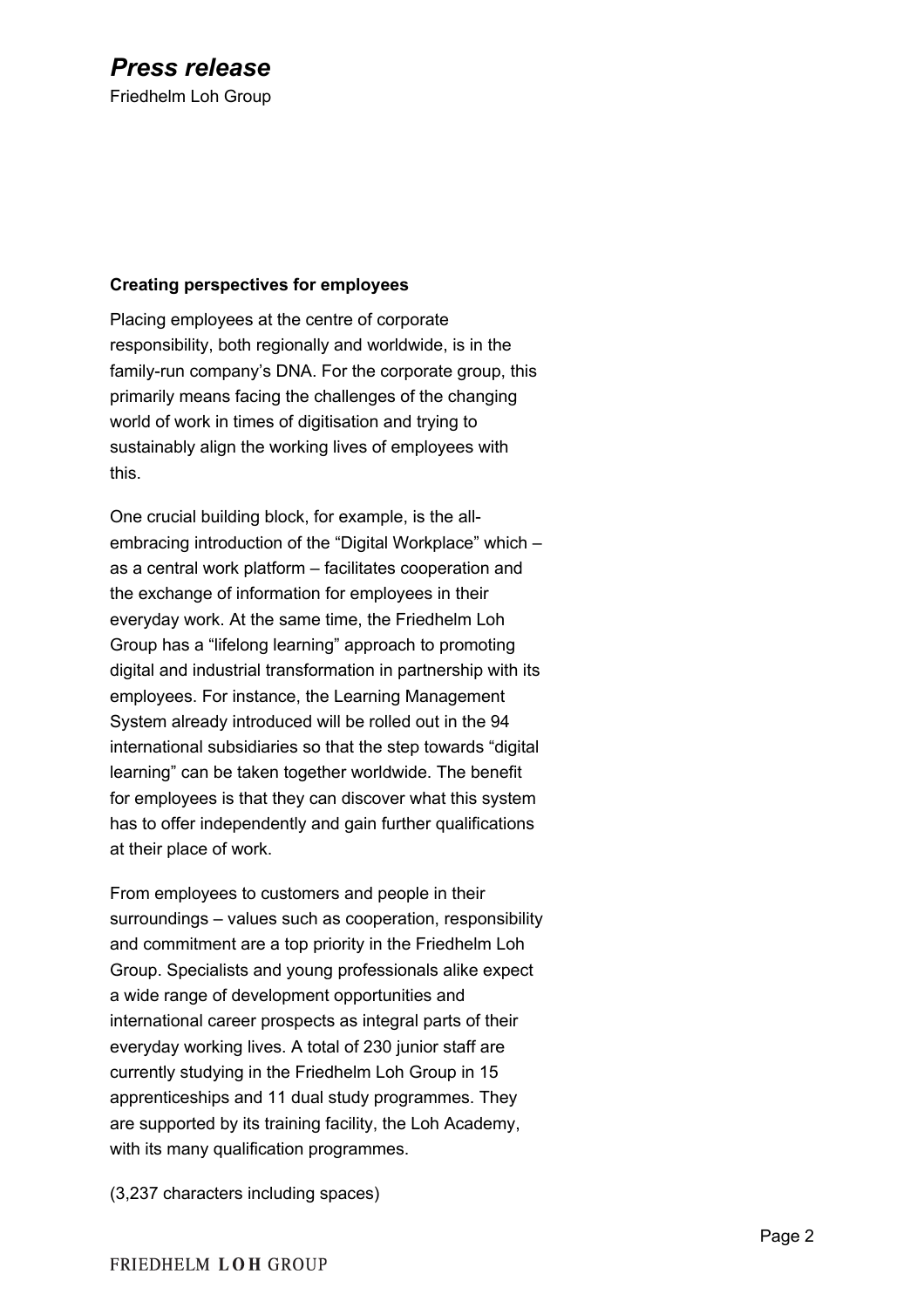## *Press release*

Friedhelm Loh Group

## n

### **Caption(s)**

Image 1 (fri22201500): Kerstin Sänger, Head of HR Processes and Recruiting Department, is pleased about retaining the award, which is also an obligation: "We want to keep on offering our employees the best possible conditions in the future."

Image 2 (fri22201600): "Top employer 2022": The Friedhelm Loh Group has received the coveted award from the renowned Top Employers Institute for the fourteenth time in a row.

Image 3 (fri22201700): Placing employees at the centre of corporate responsibility – that is part of the Friedhelm Loh Group's DNA.

May be reproduced free of charge. Please name Friedhelm Loh Group as the source.

#### **Friedhelm Loh Group**

A global player, the Friedhelm Loh Group (F.L.G.) invents, develops, and makes made-to-measure products and integrated solutions for manufacturers, distributors, and other businesses. The Friedhelm Loh Group's companies belong to the top addresses in their respective industries – as inventors and competent producers. They include the world's leading provider of modular platforms for enclosures, power distribution, climate control and IT infrastructure (Rittal); Europe's number one supplier of software solutions for plant engineering, general engineering, and manufacturing; and a specialist in integrated manufacturing with state-of-the-art materials – steel, aluminium, and plastics (Stahlo und LKH). German Edge Cloud, a start-up company, specialises in edge and cloud systems for data-sensitive companies. As a founder member of GAIA-X, it also supports the establishment of a competitive and sovereign data infrastructure in Europe.

The family business is active worldwide with 12 production sites and 94 international subsidiaries. The owner-operated Friedhelm Loh Group employs 11,600 people and generated revenues of approximately €2.6 billion in 2019. For the fourteenth time in succession, the group has won the accolade "Top German Employer" in 2022. A Germany-wide survey by Focus Money magazine named Friedhelm Loh Group as one of the nation's top companies in terms of vocational training for the fifth year running in 2021.